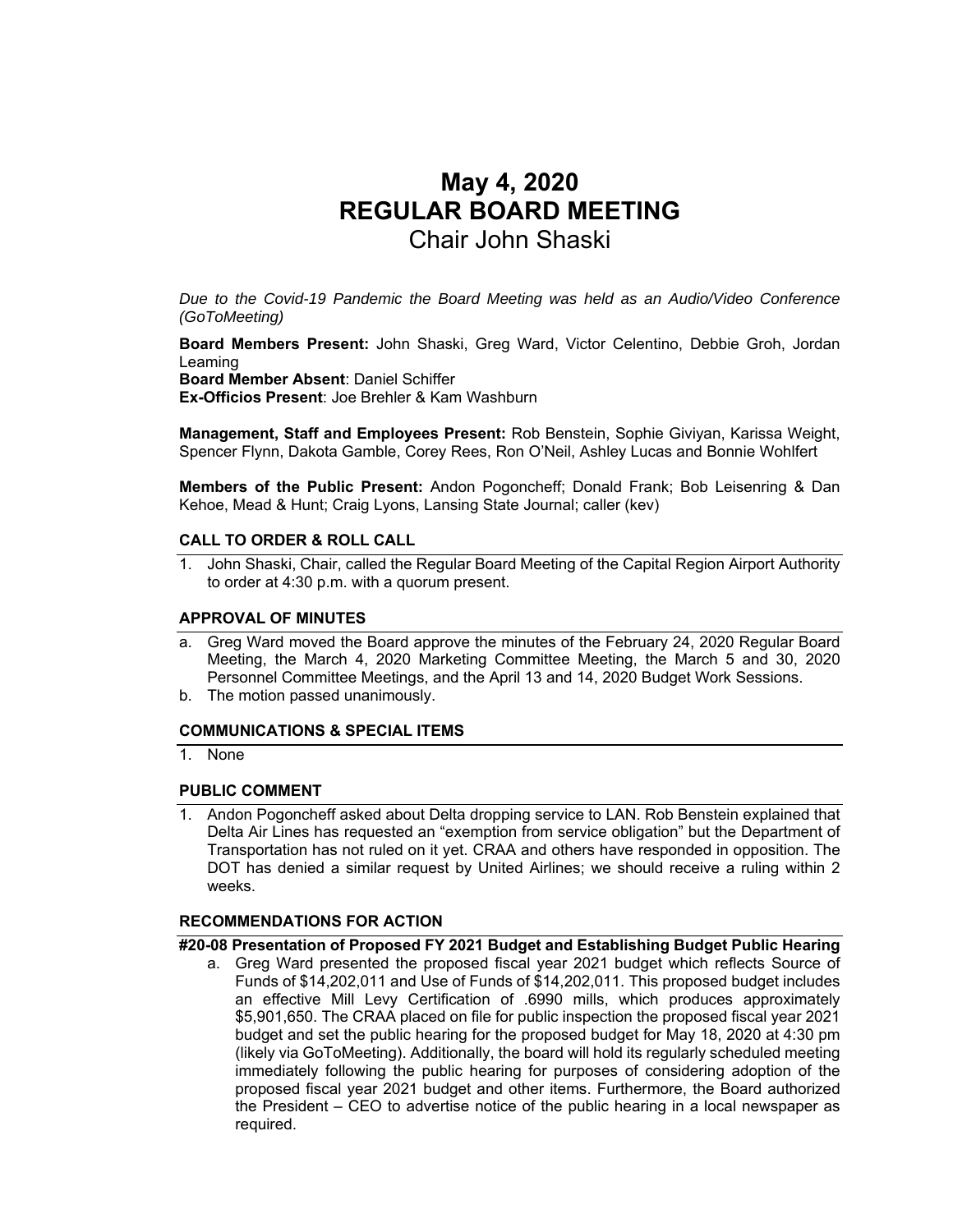- b. Debbie Groh asked about the International Operations amount of \$749,450 on the Mill Levy Allocation page and where that is located on the Statement of Source, Use of Funds page. Rob Benstein explained that the majority, \$713,150, is Customs and Border Protection (under services expense) and the breakdown can be found under tab 4, Departmental Income Statements, (International Services).
- c. The roll call vote was: Mr. Celentino, Yes; Ms. Groh, Yes; Mr. Leaming, Yes; Mr. Ward, yes; Mr. Shaski, Yes
- d. The motion passed unanimously.

# **#20-09 Interim President – CEO Salary**

- a. Victor Celentino moved the Capital Region Airport Authority Board refer Resolution #20- 09 to the Personnel Committee which is meeting May 7, 2020 at 4:30 pm.
- b. The roll call vote was: Mr. Celentino, Yes; Ms. Groh, Yes; Mr. Leaming, Yes; Mr. Ward, yes; Mr. Shaski, Yes
- c. The motion passed unanimously.

## **#20-10 Appointment of Sophie Giviyan-Kermani as CRAA Board Treasurer**

- a. Greg Ward moved the Capital Region Airport Authority Board appoint Sophie Giviyan-Kermani as the CRAA Board Treasurer in accordance with Article III, Section 1 of the Authority By-Laws. Dale Feldpausch, previous CRAA Board Treasurer, retired from the Authority on April 17, 2020.
- b. The roll call vote was: Mr. Celentino, Yes; Ms. Groh, Yes; Mr. Leaming, Yes; Mr. Ward, yes; Mr. Shaski, Yes
- c. The motion passed unanimously.

## **#20-11 AT&T Communications Facilities Easement – 2450 Port Lansing Road**

- a. Jordan Leaming moved the Capital Region Airport Authority Board grant an easement to Michigan Bell Telephone Company dba AT&T Michigan for the purposes of installing and maintaining communications facilities for service to 2450 Port Lansing Road (Niowave) and authorized the President – CEO, or designee, to sign all necessary documents on behalf of the Authority.
- b. The roll call vote was: Mr. Celentino, Yes; Ms. Groh, Yes; Mr. Leaming, Yes; Mr. Ward, yes; Mr. Shaski, Yes
- **c.** The motion passed unanimously.

### **20-12 AT&T Communications Facilities Easement – 3535 Capital City Blvd.**

- a. Jordan Leaming moved the Capital Region Airport Authority Board grant an easement to Michigan Bell Telephone Company dba AT&T Michigan for the purposes of installing and maintaining communications facilities for service to 3535 Capital City Blvd. (WGT Holdings) and authorized the President – CEO, or designee, to sign all necessary documents on behalf of the Authority.
- b. The roll call vote was: Mr. Celentino, Yes; Ms. Groh, Yes; Mr. Leaming, Yes; Mr. Ward, yes; Mr. Shaski, Yes
- **c.** The motion passed unanimously.

### **#20-13 Assignment of David J. Carlson Lease – Concession Agreement to Gabe F. Blosser**

- a. Jordan Leaming moved the Capital Region Airport Authority approve the assignment of the David J. Carlson Lease – Concession Agreement to Gabe F. Blosser and authorized the President – CEO to sign all associated documents on behalf of the Authority.
- b. The roll call vote was: Mr. Celentino, Yes; Ms. Groh, Yes; Mr. Leaming, Yes; Mr. Ward, yes; Mr. Shaski, Yes
- **c.** The motion passed unanimously.

### **NEW BUSINESS**

**1. Discuss establishing a Finance Committee**